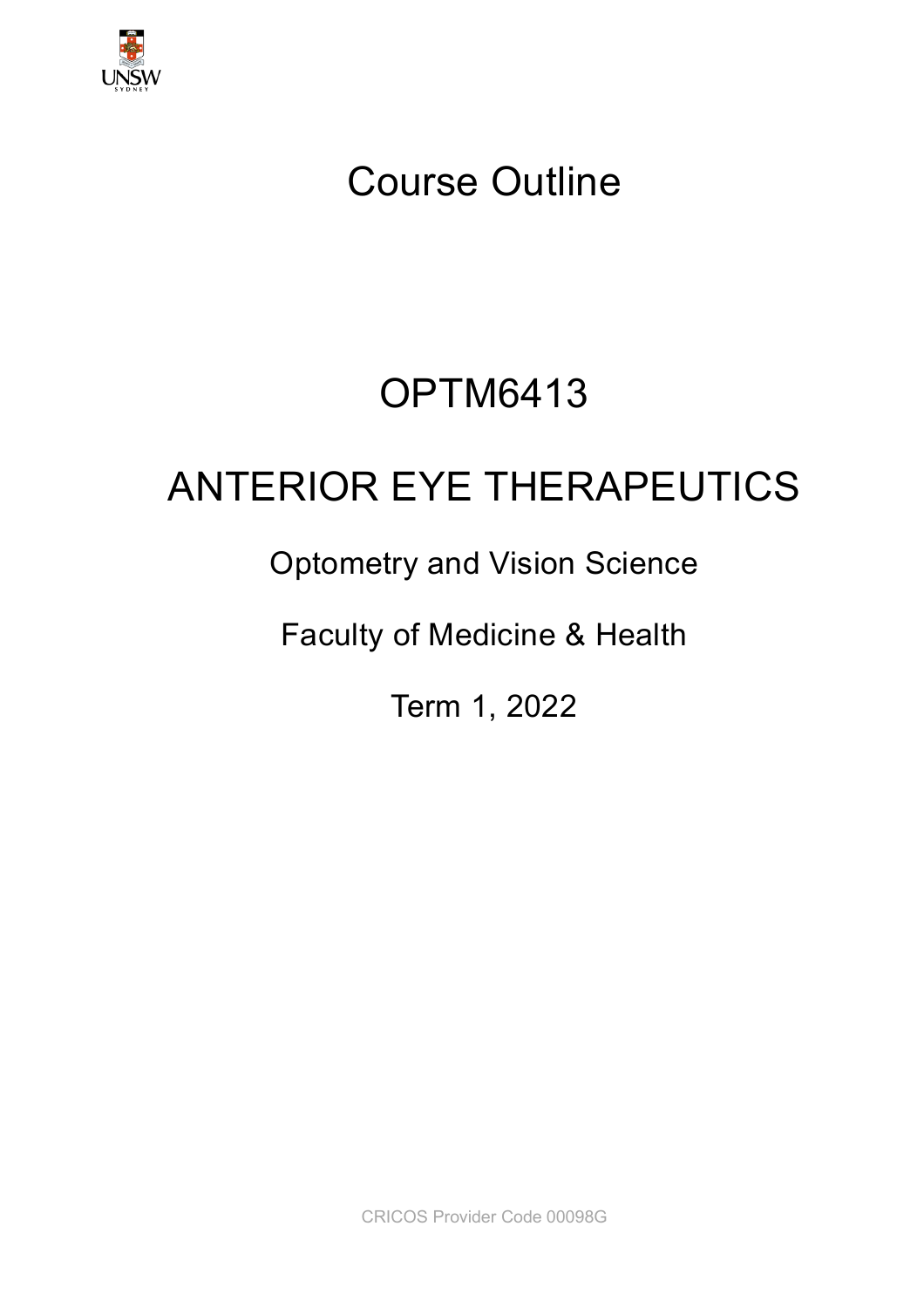| <b>Position</b>       | <b>Name</b>                | Email                            | <b>Consultation times</b><br>and locations | <b>Contact Details</b>           |
|-----------------------|----------------------------|----------------------------------|--------------------------------------------|----------------------------------|
| Course<br>Convenor    | a/Prof Isabelle<br>Jalbert | i.jalbert@unsw.edu.<br><u>au</u> | By appointment                             | i.jalbert@unsw.edu.<br><u>au</u> |
| Associate<br>Lecturer | Ms Sukyana Jaiswal         | s.jaiswal@unsw.edu<br><u>.au</u> | By appointment                             | s.jaiswal@unsw.edu<br><u>.au</u> |
| Associate<br>Lecturer | Ms Melinda Toomey          | $m$ .toomey@unsw.ed<br>$u$ .au   | By appointment                             | m.toomey@unsw.ed<br>u.au         |

## **2. Course information**

Units of credit: 6

Pre-requisite(s): Enrolled in Master of Clinical Optometry (8095) or equivalent. Students must complete all stage 3 courses of 3182 (PHAR3306, VISN3111, OPTM3133, OPTM3201, OPTM3233, OPTM3105, OPTM3205) to enrol in this course.

Teaching times and locations: **See Section 4**.

All labs are face-to-face. **If you are unable to attend on-campus labs please contact the course convenor ahead of time.**

If you are enrolling in both OPTM6400 and OPTM6413, please ensure that you enrol in the same group (1, 2, 3, 4) for each course. A list containing details of group assignment and practical time will be posted on Moodle prior to the first practical in Week 7.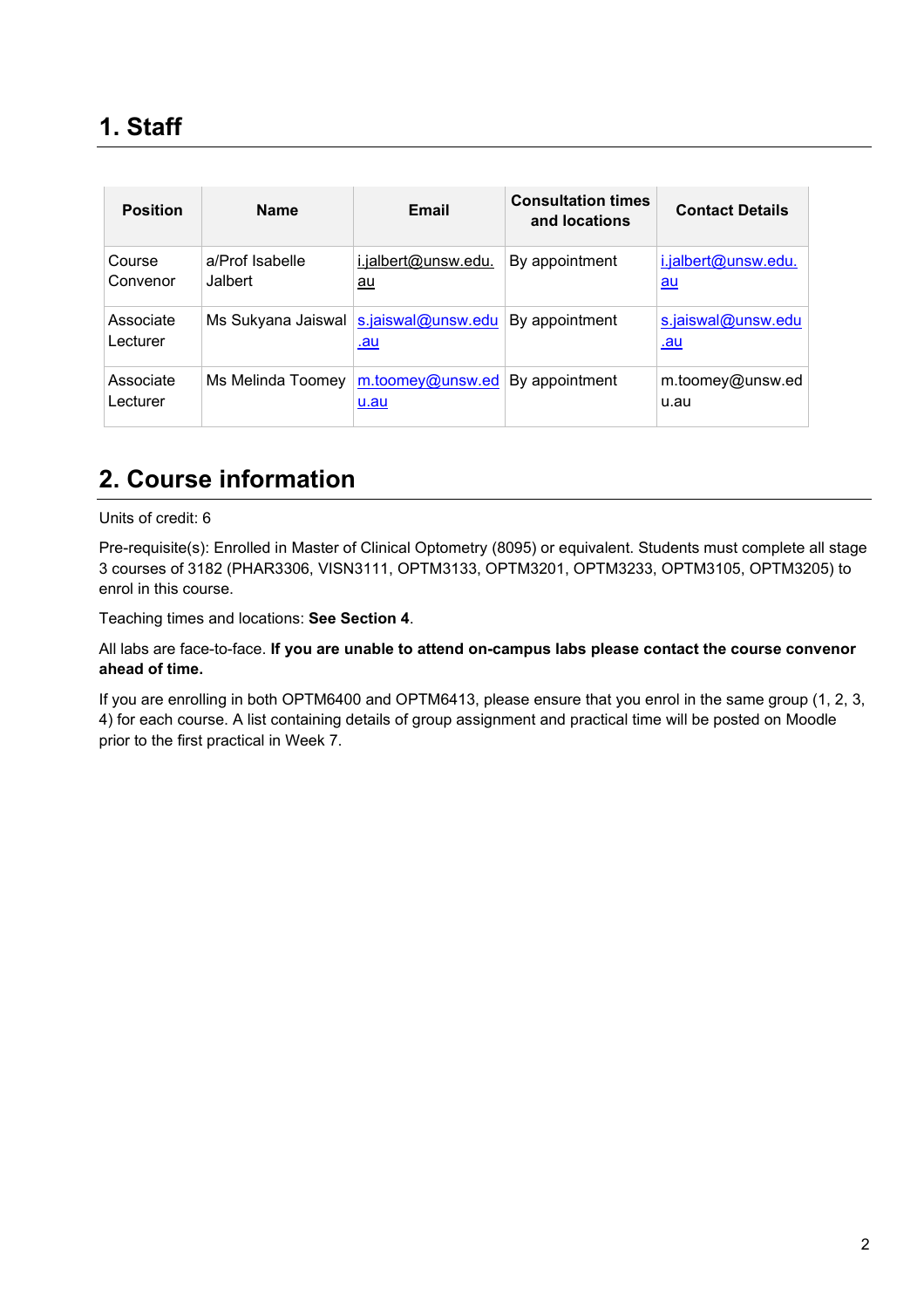#### **2.1 Course summary**

The scope of the course includes diseases of the lids and lacrimal system, ocular surface, and cornea; uvea; refractive surgery; epidemiology and clinical trials of anterior eye disease; differential diagnosis; new diagnostic tools; management strategies to include both current and future therapeutic approaches, influence of therapy on disease course, iatrogenic disease and anterior eye manifestations of systemic diseases; management of chronic disease, referral criteria and surgical management; management of myopia and amblyopia; prescription writing, record keeping, liaising with other health care professionals; legal framework and obligations, ethics, co-management.

#### **2.2 Course aims**

This course aims to provide an in-depth understanding of the therapeutic and non-therapeutic management of anterior eye diseases and the role of the therapeutically accredited optometrist in this process.

### **2.3 Course learning outcomes (CLO)**

Students are expected to demonstrate understanding and competence in specific areas described in the Optometry Australia Entry-Level Competency Standards for Optometry 2014 (Kiely PM & Slater J, 2015).

At the successful completion of this course you (the student) should be able to:

- 1. Design, develop, apply, evaluate the efficacy of, and revise a management plan for selected ocular diseases (allergic, infectious, inflammatory, and other miscellaneous conditions of the anterior eye) based on a sound understanding of the signs, symptoms, underlying pathophysiology, laboratory results, epidemiology and the health status and history of the patient for conditions which may require either pharmacological or non-pharmacological treatment or intervention. (ELC 1.1, 1.2, 1.3, 1.10, 1.12, 3.1, 3.2, 3.3, 3.8, 4.1, 4.2, 4.9, 4.11)
- 2. Describe the legal ramifications of the Australian and/or New Zealand and/or state laws and Optometry Board of Australia and/or Optometrists and Dispensing Opticians Board of New Zealand policies, codes and guidelines as they pertain to the profession of optometry including the prescribing of S4 drugs by optometrists. Recognise circumstances in which referral for specialist medical treatment is required and understand emergencies and serious complications that may be associated with anterior eye disease and their treatment, so that these can be identified and managed promptly. This will also include the reporting of notifiable diseases and infection control. (ELC 1.3, 1.4, 1.5, 1.6, 1.7, 1.8, 1.9, 1.10, 4.9, 4.11, 4.13)
- 3. Be able to define and discuss the pharmacology, complications, side effects, efficacy and cost of ocular drugs used in the treatment of anterior eye disease and interactions between ocular and systemic drugs and how to prescribe these so as to avoid and/or manage complications. (ELC 4.9)
- 4. Plan and execute appropriate shared care arrangements for your patients, including recognising the legal and ethical implications of such arrangements. Interact effectively with other health care providers. (ELC 1.2, 1.3, 1.4, 1.5, 1.6, 1.9, 4.11, 4.13)
- 5. Locate and critically evaluate high quality current information on eye and adnexa disease and its management. (ELC 1.1, 1.2)
- 6. Communicate orally and in a written fashion to patients and allied health professionals in a precise and informative way. (ELC 1.2, 1.5, 2.1, 2.3, 2.4, 2.5, 5.1)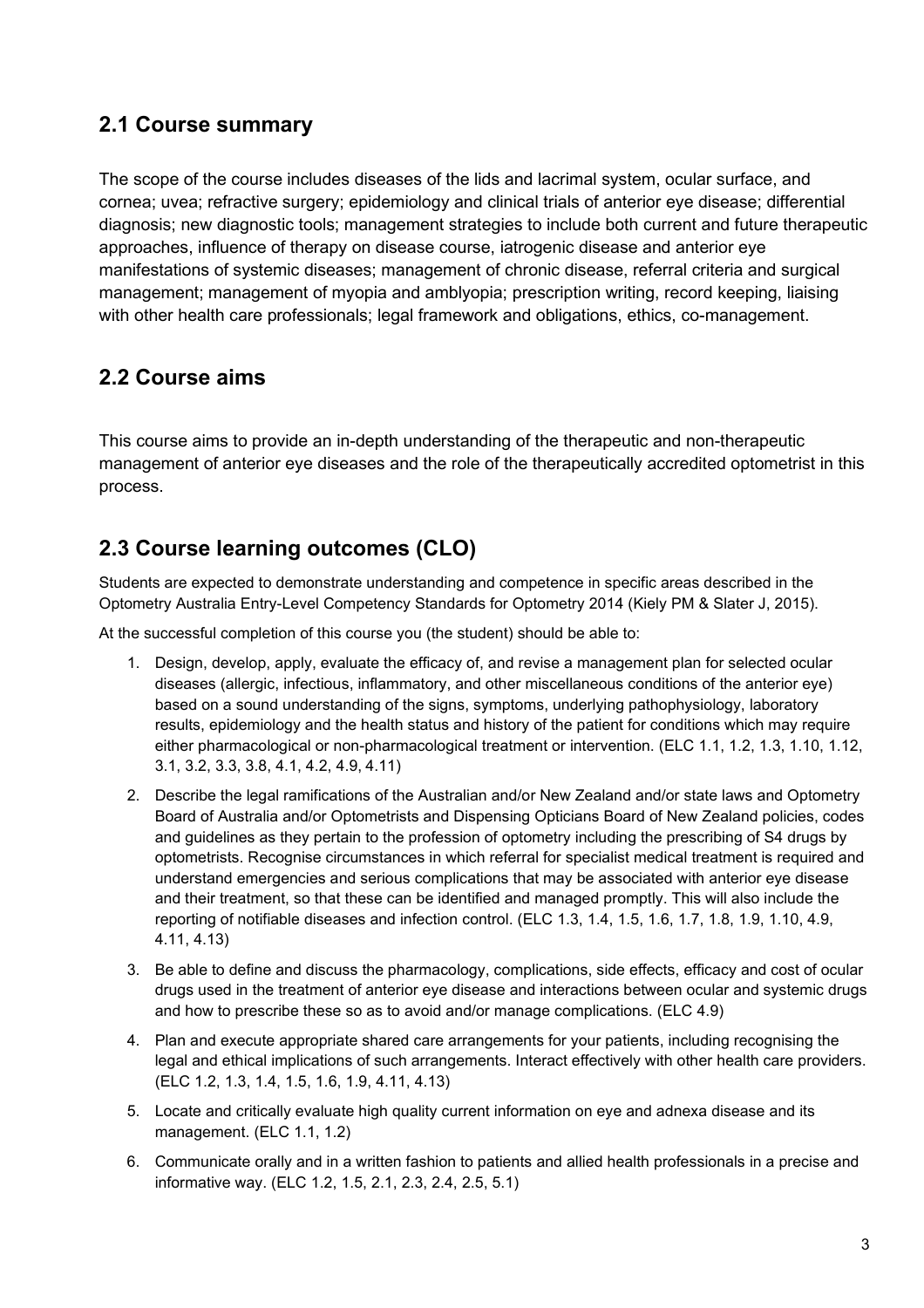7. Integrate knowledge gained in other optometry courses and the current course.

## **2.4 Relationship between course and program learning outcomes and assessments**

| <b>Course</b><br>Learning<br><b>Outcome</b><br>(CLO) | <b>LO Statement</b>                                                                                                                                                                                                                                                                                                                                                                                                                                                                                                                                                                                                                                                                                                                     | <b>Program Learning</b><br><b>Outcome (PLO)</b>                                                                                          | <b>Related Tasks &amp;</b><br><b>Assessment</b>                                                   |
|------------------------------------------------------|-----------------------------------------------------------------------------------------------------------------------------------------------------------------------------------------------------------------------------------------------------------------------------------------------------------------------------------------------------------------------------------------------------------------------------------------------------------------------------------------------------------------------------------------------------------------------------------------------------------------------------------------------------------------------------------------------------------------------------------------|------------------------------------------------------------------------------------------------------------------------------------------|---------------------------------------------------------------------------------------------------|
| CLO <sub>1</sub>                                     | Design, develop, apply, evaluate the efficacy<br>of, and revise a management plan for<br>selected ocular diseases based on a sound<br>understanding of the signs, symptoms,<br>underlying pathophysiology, laboratory<br>results, epidemiology and the health status<br>and history of the patient for conditions<br>which may require either pharmacological or<br>non-pharmacological treatment or<br>intervention.                                                                                                                                                                                                                                                                                                                   | PLO <sub>1</sub><br>PLO <sub>2</sub><br>PLO <sub>3</sub><br>PLO <sub>5</sub><br>PLO <sub>6</sub><br>PLO <sub>7</sub><br>PLO <sub>8</sub> | A 1: Practical:<br><b>Short PBL Virtual</b><br>Cases<br>A 2: Midterm<br>A 3: Final<br>Examination |
| CLO <sub>2</sub>                                     | Describe the legal ramifications of the<br>Australian and/or New Zealand and/or state<br>laws and Optometry Board of Australia<br>and/or Optometrists and Dispensing<br>Opticians Board of New Zealand policies,<br>codes and guidelines as they pertain to the<br>profession of optometry including the<br>prescribing of S4 drugs by optometrists.<br>Recognise circumstances in which referral<br>for specialist medical treatment is required<br>and understand emergencies and serious<br>complications that may be associated with<br>anterior eye disease and their treatment, so<br>that these can be identified and managed<br>promptly. This will also include the reporting<br>of notifiable diseases and infection control. | PLO <sub>1</sub><br>PLO <sub>2</sub><br>PLO <sub>3</sub><br>PLO <sub>5</sub><br>PLO <sub>6</sub><br>PLO <sub>7</sub><br>PLO <sub>8</sub> | A 1: Practical:<br><b>Short PBL Virtual</b><br>Cases<br>A 2: Midterm<br>A 3: Final<br>Examination |
| CLO <sub>3</sub>                                     | Be able to define and discuss the<br>pharmacology, complications, side effects,<br>efficacy and cost of ocular drugs used in the<br>treatment of anterior eye disease and<br>interactions between ocular and systemic<br>drugs and how to prescribe these so as to<br>avoid and/or manage complications.                                                                                                                                                                                                                                                                                                                                                                                                                                | PLO <sub>1</sub><br>PLO <sub>2</sub><br>PLO <sub>3</sub><br>PLO <sub>5</sub><br>PLO <sub>6</sub><br>PLO <sub>7</sub><br>PLO <sub>8</sub> | A 1: Practical:<br>Short PBL Virtual<br>Cases<br>A 2: Midterm<br>A 3: Final<br>Examination        |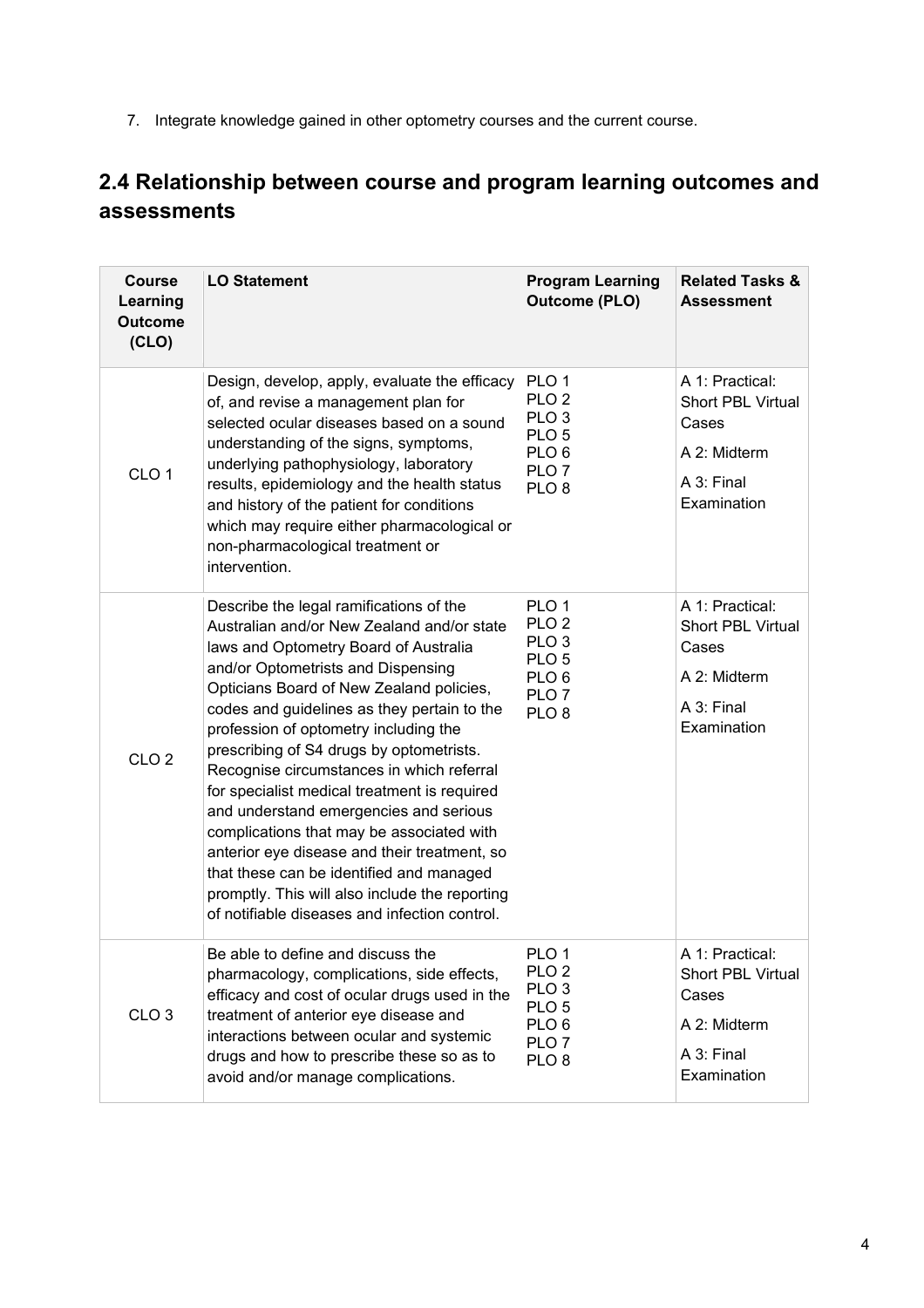| CLO <sub>4</sub> | Plan and execute appropriate shared care<br>arrangements for your patients, including<br>recognising the legal and ethical implications<br>of such arrangements. Interact effectively<br>with other health care providers. | PLO <sub>1</sub><br>PLO <sub>2</sub><br>PLO <sub>3</sub><br>PLO <sub>5</sub><br>PLO <sub>6</sub><br>PLO <sub>7</sub><br>PLO <sub>8</sub> | A 1: Practical:<br>Short PBL Virtual<br>Cases<br>A 2: Midterm<br>A 3: Final<br>Examination        |
|------------------|----------------------------------------------------------------------------------------------------------------------------------------------------------------------------------------------------------------------------|------------------------------------------------------------------------------------------------------------------------------------------|---------------------------------------------------------------------------------------------------|
| CLO <sub>5</sub> | Locate and critically evaluate high quality<br>current information on eye and adnexa<br>disease and its management.                                                                                                        | PLO <sub>1</sub><br>PLO <sub>4</sub><br>PLO <sub>6</sub><br>PLO <sub>7</sub><br>PLO <sub>8</sub>                                         | A 1: Practical:<br><b>Short PBL Virtual</b><br>Cases                                              |
| CLO <sub>6</sub> | Communicate orally and in a written fashion<br>to patients and allied health professionals in<br>a precise and informative way.                                                                                            | PLO <sub>1</sub><br>PLO <sub>2</sub><br>PLO <sub>5</sub><br>PLO <sub>6</sub><br>PLO <sub>7</sub><br>PLO <sub>8</sub>                     | A 1: Practical:<br><b>Short PBL Virtual</b><br>Cases<br>A 2: Midterm<br>A 3: Final<br>Examination |
| CLO <sub>7</sub> | Integrate knowledge gained in other<br>optometry courses and the current course.                                                                                                                                           | PLO <sub>1</sub><br>PLO <sub>6</sub><br>PLO <sub>7</sub><br>PLO <sub>8</sub>                                                             | A 1: Practical:<br>Short PBL Virtual<br>Cases<br>A 2: Midterm<br>A 3: Final<br>Examination        |

## **3. Strategies and approaches to learning**

### **3.1 Learning and teaching activities**

Throughout this course we will use:

- The course content to develop clinical management strategies;
- Example cases to consolidate and evaluate content knowledge and clinical management skills and assess your ability to source and select "best practice" material on the internet;
- Facilitated tutorials to help you to apply the material taught in the course in practice;
- Invited lecturers to develop multi-disciplinary management strategies and discuss broader issues relating to disability, public health, and co-management.

The course consists of a 10-week program delivered internally through weekly pre-recorded lectures and/or webinars, and associated compulsory readings featuring key seminal papers for the profession of Optometry. This is supported in the first half of the course by face to face or virtual interactive tutorials where example cases and exercises are worked through; consolidation of learning in the second half of the course occurs through face to face practicals where short Problem-Based Learning (PBL) sessions are held and students solve virtual cases. The Moodle component of this course provides access to the majority of the course notes,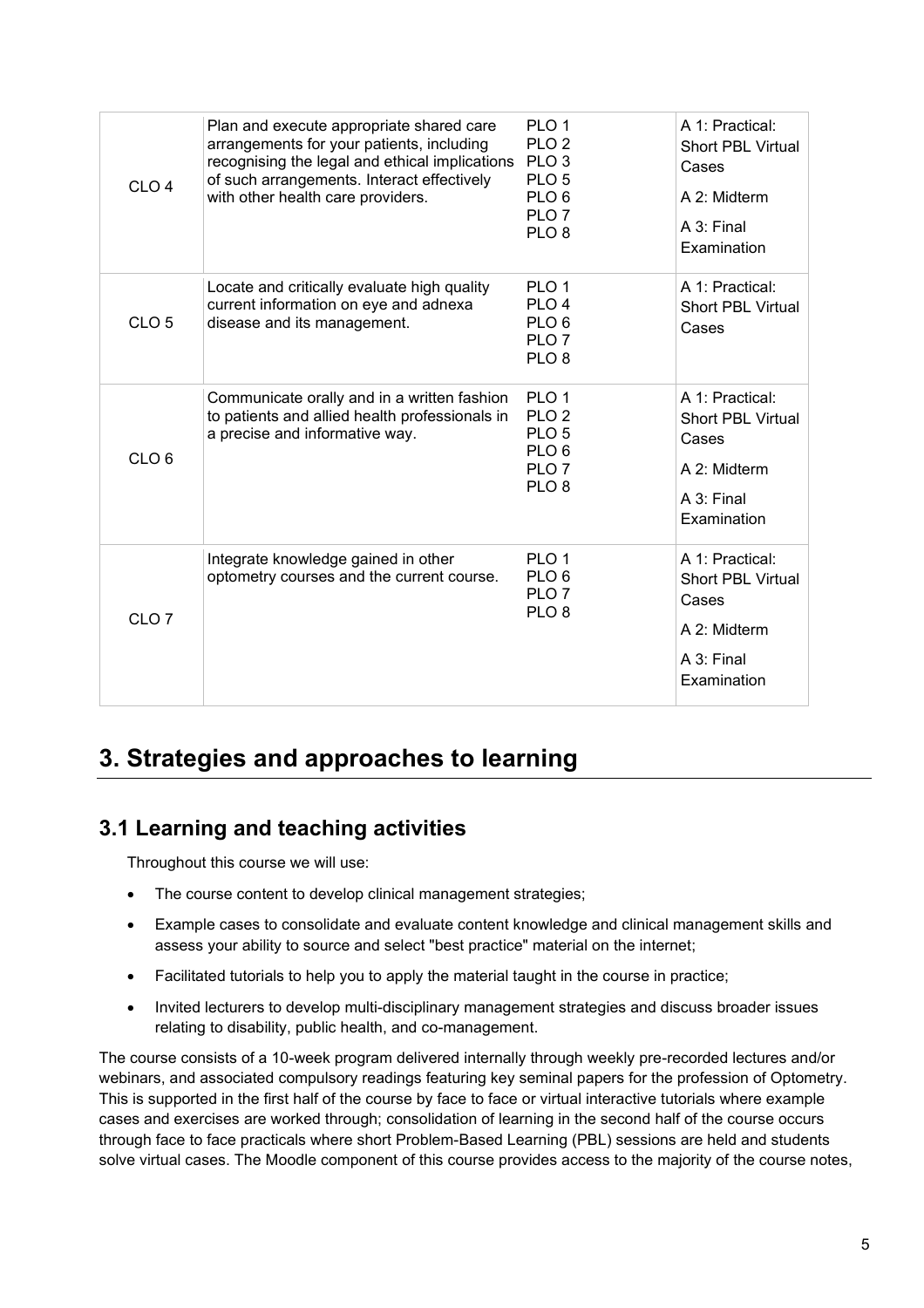compulsory and optional readings, useful on-line resources, additional case reports and a venue for on-line discussions.

## **3.2 Expectations of students**

| <b>Expectations of Students</b> | Class tutorials are held five times during session (Weeks 1 to 5). It is a requirement of<br>attendance at the tutorials that you view the online lectures and critically read the<br>compulsory readings each week prior to attendance. A tutor will present one or a series of<br>practice exercises during these sessions and be on hand to assist students to solve and<br>answer these cases during class time. There are no marked assessment associated with<br>these tutorials. |
|---------------------------------|-----------------------------------------------------------------------------------------------------------------------------------------------------------------------------------------------------------------------------------------------------------------------------------------------------------------------------------------------------------------------------------------------------------------------------------------------------------------------------------------|
|                                 | Attendance at the tutorials (Weeks 1 to 5) is not compulsory but is strongly<br>$\bullet$<br>encouraged.<br>Attendance at ALL the practicals is compulsory (Weeks 7 to 10).<br>$\bullet$<br>Please wear your name badge during the tutorials (Weeks 1 to 5) and practicals<br>$\bullet$<br>(Weeks 7 to 10).<br>Bring a laptop computer or tablet to the tutorials (Weeks 1 to 5) and practicals<br>$\bullet$<br>(Weeks 7 to 10).                                                        |
|                                 | The University uses email as an official form of communication for students. All UNSW<br>students have their own email account. The School of Optometry and Vision Science will<br>also make use of this form of communication.                                                                                                                                                                                                                                                         |
|                                 | It is extremely important that you know how to use your Zmail and ensure that you check it<br>regularly. You are advised to link your official UNSW email address to your habitual email<br>address (e.g. hotmail). You will miss out on vital information from the School and University<br>if you do not check your Zmail.                                                                                                                                                            |
|                                 | For more information or if you are having connection or access problems, see:                                                                                                                                                                                                                                                                                                                                                                                                           |
|                                 | <b>IT Service Centre</b>                                                                                                                                                                                                                                                                                                                                                                                                                                                                |
|                                 | https://www.myit.unsw.edu.au/                                                                                                                                                                                                                                                                                                                                                                                                                                                           |
|                                 | Telephone: 02 9385 1333                                                                                                                                                                                                                                                                                                                                                                                                                                                                 |
|                                 | Contact Us: https://www.myit.unsw.edu.au/contact-us                                                                                                                                                                                                                                                                                                                                                                                                                                     |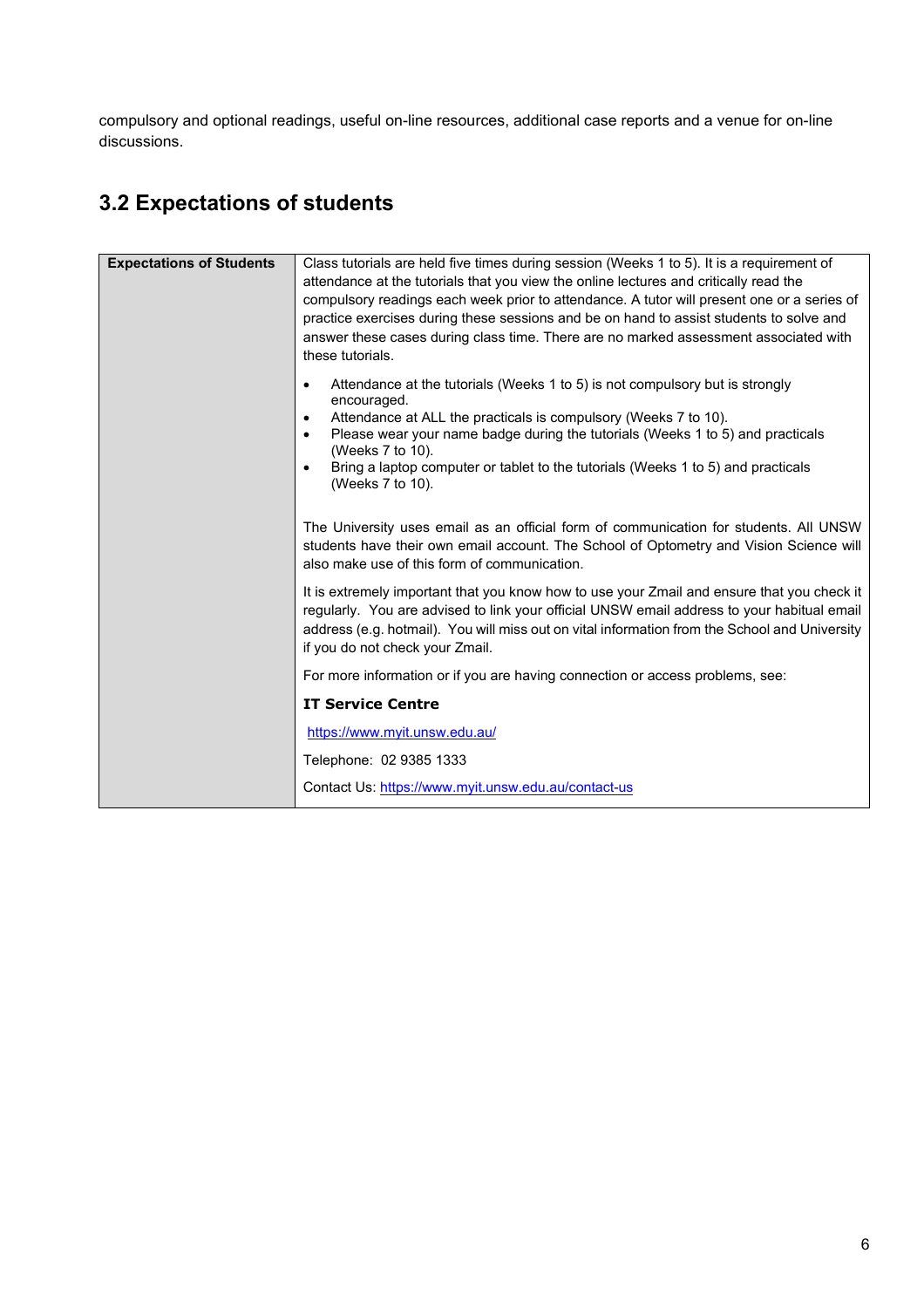

## **4. Course schedule and structure (Check periodically online for changes)**

Some of this information is available on the *Online Handbook<sup>1</sup>* and the *UNSW Timetable*<sup>2</sup>.

| Course<br>components                                                                        | WEEK1                                                                                                                                            | WEEK2                                                                                                                                                                                                                         | WEEK3                                                                                                                     | WEEK4                                                                                                                        | WEEK5                                                                                                                        | WEEK6                                                                          | WEEK7                                                                                                                | WEEK8                                                                                                | WEEK9                                                  | WEEK10                                                                                    |
|---------------------------------------------------------------------------------------------|--------------------------------------------------------------------------------------------------------------------------------------------------|-------------------------------------------------------------------------------------------------------------------------------------------------------------------------------------------------------------------------------|---------------------------------------------------------------------------------------------------------------------------|------------------------------------------------------------------------------------------------------------------------------|------------------------------------------------------------------------------------------------------------------------------|--------------------------------------------------------------------------------|----------------------------------------------------------------------------------------------------------------------|------------------------------------------------------------------------------------------------------|--------------------------------------------------------|-------------------------------------------------------------------------------------------|
| Pre-recorded<br><b>lectures</b><br>(Moodle)                                                 | $(14-18$ Feb)<br>Course Outline<br>Optometric<br>Prescribing<br>Special<br>Population<br>Prescribing<br>Ocular Drug<br>Formulation &<br>Delivery | $(21-25$ Feb)<br>Anti-bacterials<br>Antiviral and other anti-<br>infectives<br>Corticosteroids and<br>Immunomodulatory<br>Drugs<br>Drug resistance (Prof<br>Mark Willcox)<br><b>Clinical Drug Resistance</b><br>(Dr Alex Hui) | (28 Feb-4 March)<br><b>NSAID Drugs</b><br>Anti-allergic<br>drugs<br>Mydriatics,<br>cycloplegics and<br>pain<br>management | $(7-11$ March)<br>Ocular<br>lubricants<br>Other<br>preparations<br>Lid diseases &<br>blepharitis<br>Dry Eye Disease<br>& MGD | (14-18 March)<br>Conjunctival<br>disease<br>Microbial<br>keratitis<br>Contact Lens<br>Complications<br>Corneal<br>conditions | $(21 - 25)$<br>March)<br><b>NO</b><br><b>LECTURES</b><br>(Flexibility<br>Week) | $(28 \text{ Mar} - 1 \text{ Apr})$<br>Viral Corneal<br>Infections<br><b>Episcleritis Scleritis</b><br><b>Uveitis</b> | $(4-8$ April)<br>Therapeutic<br>Management of<br>Amblyopia<br>Therapeutic<br>Management of<br>Myopia | $(11 - 14)$<br>April)*<br><b>NO</b><br><b>LECTURES</b> | $(19-22$ Apr)*<br><b>NO LECTURES</b>                                                      |
| Webinars**<br>(Blackboard<br>Collaborate)<br>Friday3pm to<br>5pm                            | <b>NO WEBINARS</b>                                                                                                                               | (See online pre-recorded Lectures)                                                                                                                                                                                            | Red Eye<br><b>Emergency (Lily</b><br>Ho)                                                                                  | Paediatric<br>prescribing<br>(Rebecca Dang)<br>Dry Eye<br>(Sukyana<br>Jaiswal)                                               | MID-TERM<br>EXAM (online)                                                                                                    | Viral<br>Infections (Dr<br>Petsoglou)                                          | Bacterial &<br>Acanthamoeba<br>Keratitis (Prof Fiona<br>Stapleton)                                                   | (epi)scleritis, &<br>uveitis (Dr<br>Petsoglou)                                                       | <b>NO</b><br>WEBINAR*                                  | Co-Management:<br>Principles, Refractive &<br><b>Cataract Surgery</b><br>(Melinda Toomey) |
|                                                                                             |                                                                                                                                                  |                                                                                                                                                                                                                               |                                                                                                                           |                                                                                                                              |                                                                                                                              |                                                                                |                                                                                                                      |                                                                                                      |                                                        |                                                                                           |
| <b>Tutorials</b><br>Friday 12pm to<br>2pm (Mathews<br>103)                                  | Tutorial 1                                                                                                                                       | Tutorial 2                                                                                                                                                                                                                    | Tutorial 3                                                                                                                | <b>Tutorial 4</b>                                                                                                            | <b>Tutorial 5</b>                                                                                                            | Mid-Term<br>Review                                                             | NO TUTORIALS                                                                                                         |                                                                                                      |                                                        |                                                                                           |
| <b>Practicals (RMB</b><br>3.051)<br>Tues 9am or<br>11am start<br>Thurs 11am or<br>2pm start | NO PRACTICALS                                                                                                                                    |                                                                                                                                                                                                                               |                                                                                                                           |                                                                                                                              |                                                                                                                              |                                                                                | Practical 1                                                                                                          | Practical 2                                                                                          | Practical 3                                            | Practical 4                                                                               |

1 UNSW Virtual Handbook[: http://www.handbook.unsw.edu.au](http://www.handbook.unsw.edu.au/) 

<sup>2</sup> UNSW Timetable[: http://www.timetable.unsw.edu.au/](http://www.timetable.unsw.edu.au/)

CRICOS Provider Code 00098G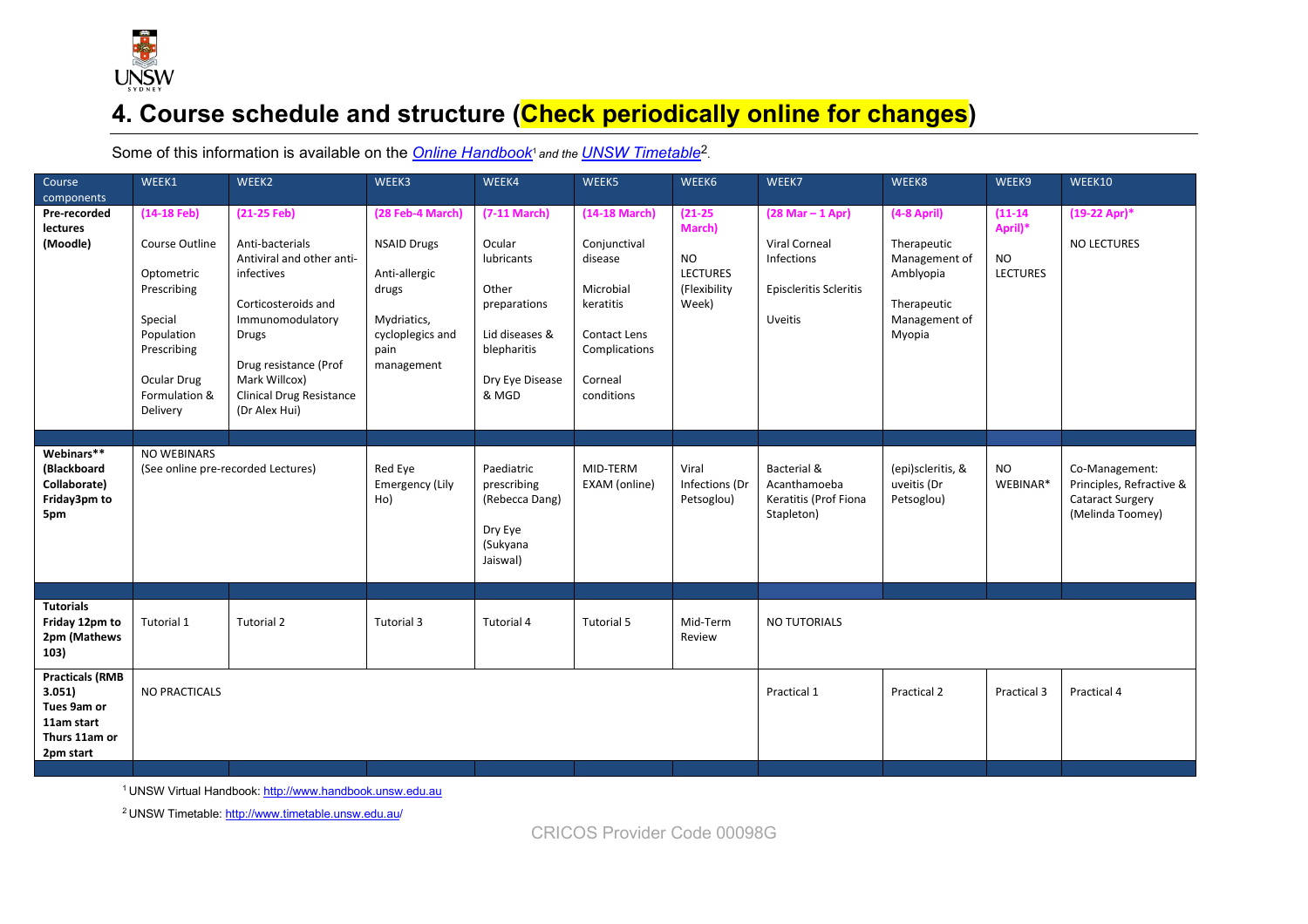

#### **5.1 Assessment tasks**

| <b>Task</b>                                                          | Length                                                                                                                                                                                                                                                                                                                                                                                                                                                                                                                                                                                                                                                                                                                                                                                                                                                                                                                                                                                                                                                                                                                                                                                                                                                                                                                                    | Weight | Due Date                                                                                                                                                                                        |
|----------------------------------------------------------------------|-------------------------------------------------------------------------------------------------------------------------------------------------------------------------------------------------------------------------------------------------------------------------------------------------------------------------------------------------------------------------------------------------------------------------------------------------------------------------------------------------------------------------------------------------------------------------------------------------------------------------------------------------------------------------------------------------------------------------------------------------------------------------------------------------------------------------------------------------------------------------------------------------------------------------------------------------------------------------------------------------------------------------------------------------------------------------------------------------------------------------------------------------------------------------------------------------------------------------------------------------------------------------------------------------------------------------------------------|--------|-------------------------------------------------------------------------------------------------------------------------------------------------------------------------------------------------|
| Assessment 1:<br><b>Practical: Short</b><br><b>PBL Virtual Cases</b> | Practical classes are held four times during session.<br>The class is divided into groups and each group is<br>assigned practical class times. These are held in<br>Blended Learning Space in RMB 3.051. In groups of<br>two, students will be allocated cases (anonymised<br>patient records) to work on. This will typically contain<br>presenting symptoms, history findings and key<br>examination findings. Students will have one hour to<br>review the case information provided and agree on a<br>proposed diagnosis and management strategy. Using<br>textbooks, electronic databases, scientific journals and<br>the internet, students are to ensure that their proposed<br>management strategy reflects the latest evidence-<br>based treatment for the condition they have diagnosed.<br>During the second hour, a number of groups (3 on<br>average), selected by tutors, will present their findings<br>to the rest of the class, justifying their diagnosis and<br>proposed management, and answer questions from<br>their peers and lecturers. A group mark will be<br>assigned for each team. Each student will present once<br>(or twice) during the trimester and their marks will be<br>averaged as required. Attendance at the practicals is<br>compulsory. Please wear your name badge during<br>these practicals. | 15%    | Approximately 6 students<br>per class (or 24 students<br>per week) are assessed<br>across 4 practicals held<br>from weeks 7 to 10.<br>Students should be<br>prepared to present at any<br>time. |
| Assessment 2:<br>Midterm<br>Examination                              | The exam will be a comprehensive review of ALL the<br>material covered in the session so far including<br>prescribed readings and pre-recorded material posted<br>on Moodle. Aspects of assumed knowledge may be<br>specifically or indirectly assessed, most particularly<br>knowledge gained in ocular diseases, basic ocular<br>anatomy and physiology. Exam questions will be in the<br>format of multiple-choice questions, extended matching                                                                                                                                                                                                                                                                                                                                                                                                                                                                                                                                                                                                                                                                                                                                                                                                                                                                                        | 30%    | Week 5: online (Moodle)<br>Friday 18 March 3pm - 5pm                                                                                                                                            |

CRICOS Provider Code 00098G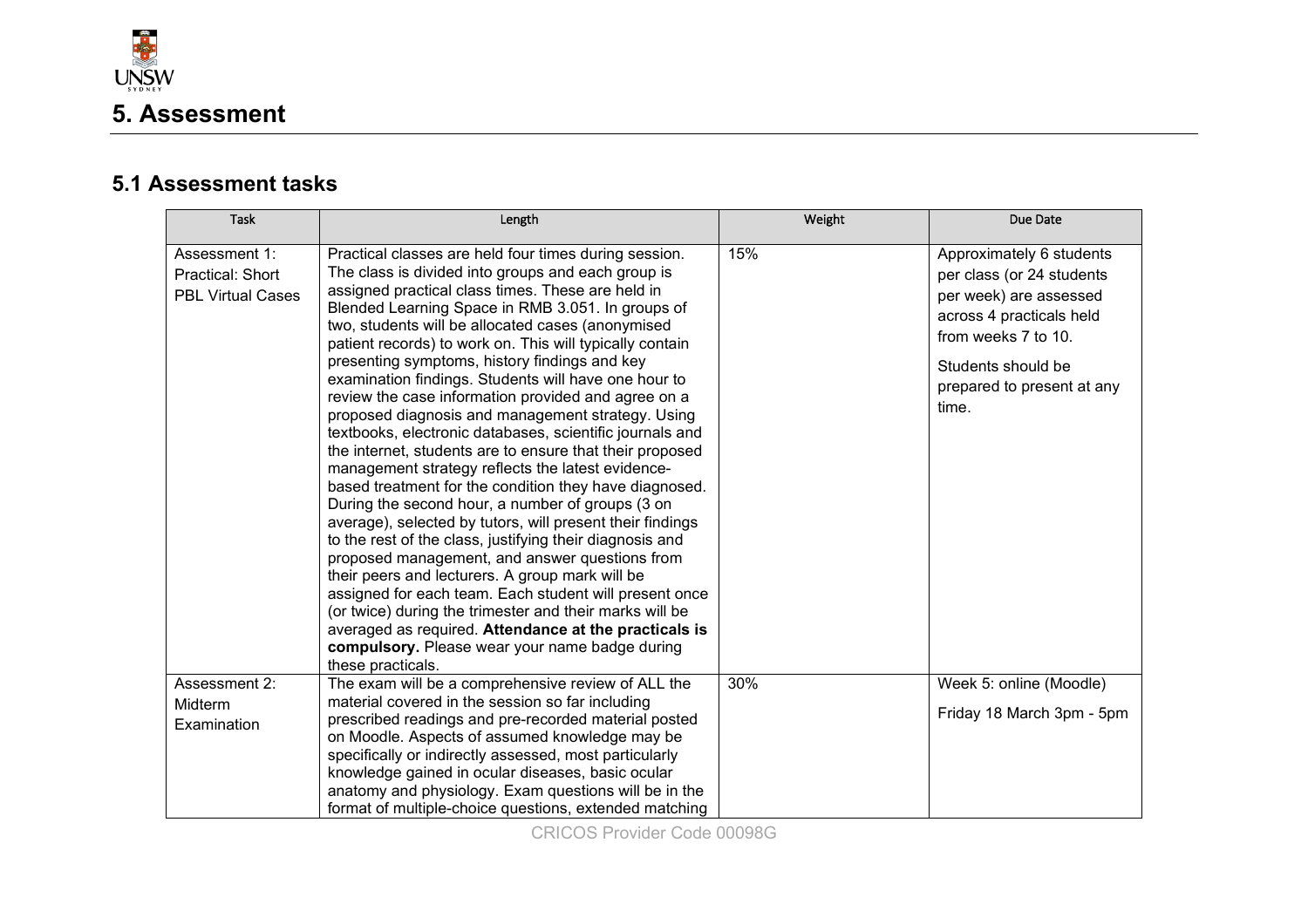|                          | questions, script writing questions and essay questions,    |      |                                |
|--------------------------|-------------------------------------------------------------|------|--------------------------------|
|                          | which is the same format as that of the Final               |      |                                |
|                          | Examination. This mid-term will provide students with       |      |                                |
|                          | an opportunity to familiarise themselves with the format    |      |                                |
|                          | and structure that will be adopted in the Final             |      |                                |
|                          | Examination and to get individual (mark) and group          |      |                                |
|                          | feedback on their performance.                              |      |                                |
|                          | This assessment will help you develop an ability to         |      |                                |
|                          | engage in independent and reflective learning, an           |      |                                |
|                          | ability to integrate the breath of ocular therapeutic       |      |                                |
|                          | information into a useful clinical practice tool and help   |      |                                |
|                          | ensure that you are competent to proceed into Clinical      |      |                                |
|                          | Ocular Therapy in the 5th year of the Optometry             |      |                                |
|                          | program. Attendance at the mid-term is compulsory.          |      |                                |
| Assessment 3:            | The final exam will be a comprehensive review of ALL        | 55%. | <b>Trimester 1 Examination</b> |
| <b>Final Examination</b> | material covered in this session, including prescribed      |      | Period                         |
|                          | readings, material presented by invited lecturers and       |      |                                |
|                          | pre-recorded material posted on Moodle. Aspects of          |      |                                |
|                          | assumed knowledge may be specifically or indirectly         |      |                                |
|                          | assessed, most particularly knowledge gained in ocular      |      |                                |
|                          | diseases, basic ocular anatomy and physiology. The          |      |                                |
|                          | exam will be a combination of multiple-choice               |      |                                |
|                          | questions, extended matching questions, script writing      |      |                                |
|                          | questions and essay questions, in the same format as        |      |                                |
|                          | the mid-term. This assessment will help students            |      |                                |
|                          | develop an ability to engage in independent and             |      |                                |
|                          | reflective learning, an ability to integrate the breadth of |      |                                |
|                          | ocular therapeutic information into a useful clinical       |      |                                |
|                          | practice tool and will help ensure that they are            |      |                                |
|                          | competent to proceed into Clinical Ocular Therapy in        |      |                                |
|                          | the 5th year of the Optometry program.                      |      |                                |

#### **Further information**

UNSW grading system[: student.unsw.edu.au/grades](https://student.unsw.edu.au/grades)

UNSW assessment policy: **Assessment Policy** 

UNSW assessment information[: student.unsw.edu.au/assessment](https://student.unsw.edu.au/assessment)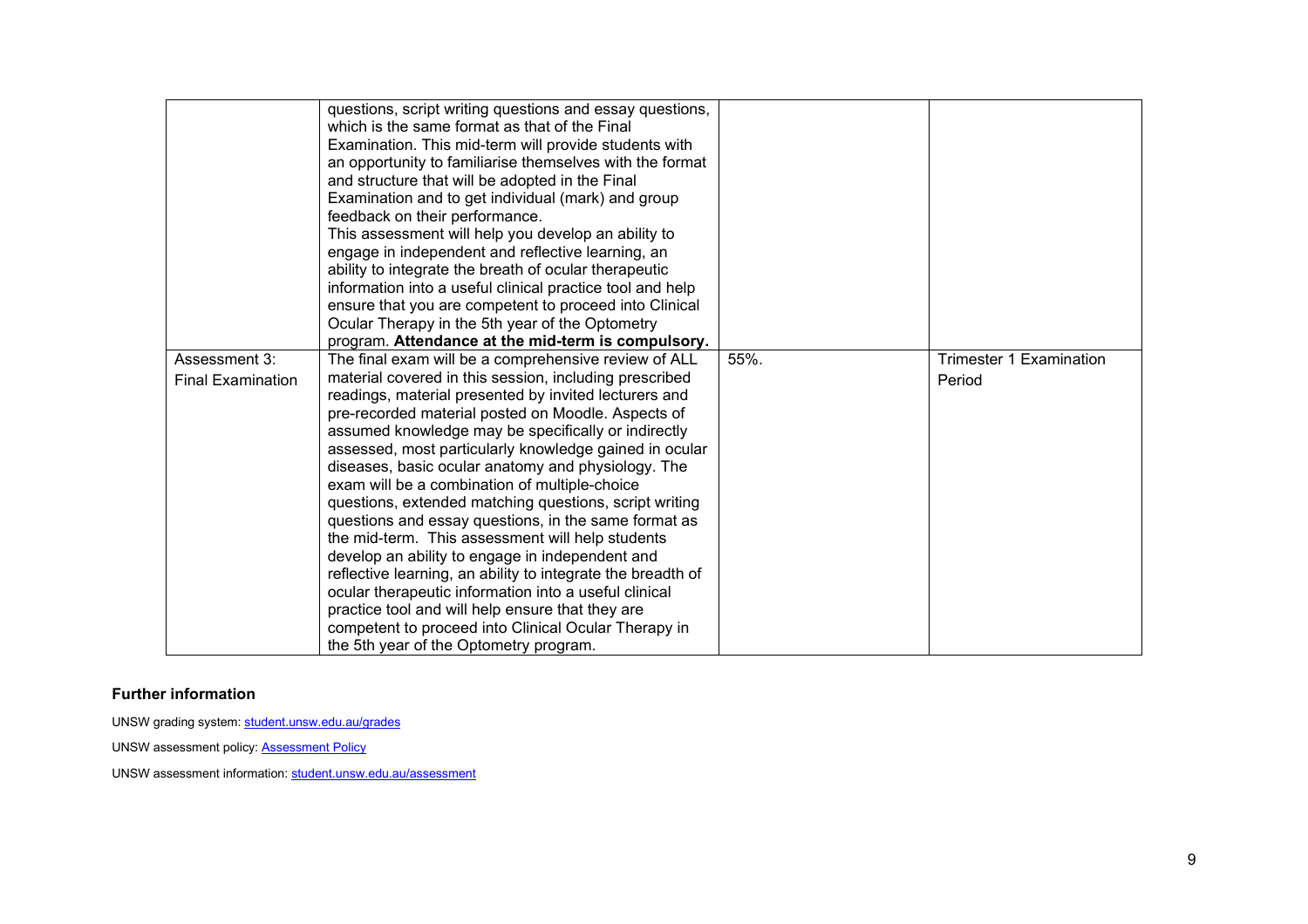#### **5.2 Assessment criteria and standards**

Marks are allocated for accuracy of diagnosis, differentials, safety, appropriateness and comprehensiveness of proposed management, prognosis, ability to source and select the most appropriate references, clarity and succinctness of presentation (verbal or written).

#### **5.3 Submission of assessment tasks**

|                               | Assignments should be submitted via Moodle (electronic submission).                                                                                                                                            |
|-------------------------------|----------------------------------------------------------------------------------------------------------------------------------------------------------------------------------------------------------------|
|                               | This includes completed laboratory reports and logs which should be<br>scanned/photographed and submitted via Moodle.                                                                                          |
|                               | If your assignment requires submission of a pair of glasses/contact lenses, these may be                                                                                                                       |
| <b>Assignment Submissions</b> | submitted via the Assignment submission box at the Student Enguiry office (North Wing,<br>Rupert Myers Building, Room 3.003), however the accompanying report should be<br>submitted via Moodle.               |
|                               | Marked assignments can be collected from the:                                                                                                                                                                  |
|                               | • School Enquiry office during counter opening hours.<br>You must show a valid student card to do this.                                                                                                        |
|                               | The School Policy on Submission of Assignments (including penalties for late<br>assignments) and the Assignment Attachment Sheet are available from the School office<br>(RMB3.003) and the School website at: |
|                               | https://www.optometry.unsw.edu.au/study/undergraduate-degrees/important-information-<br>and-policies                                                                                                           |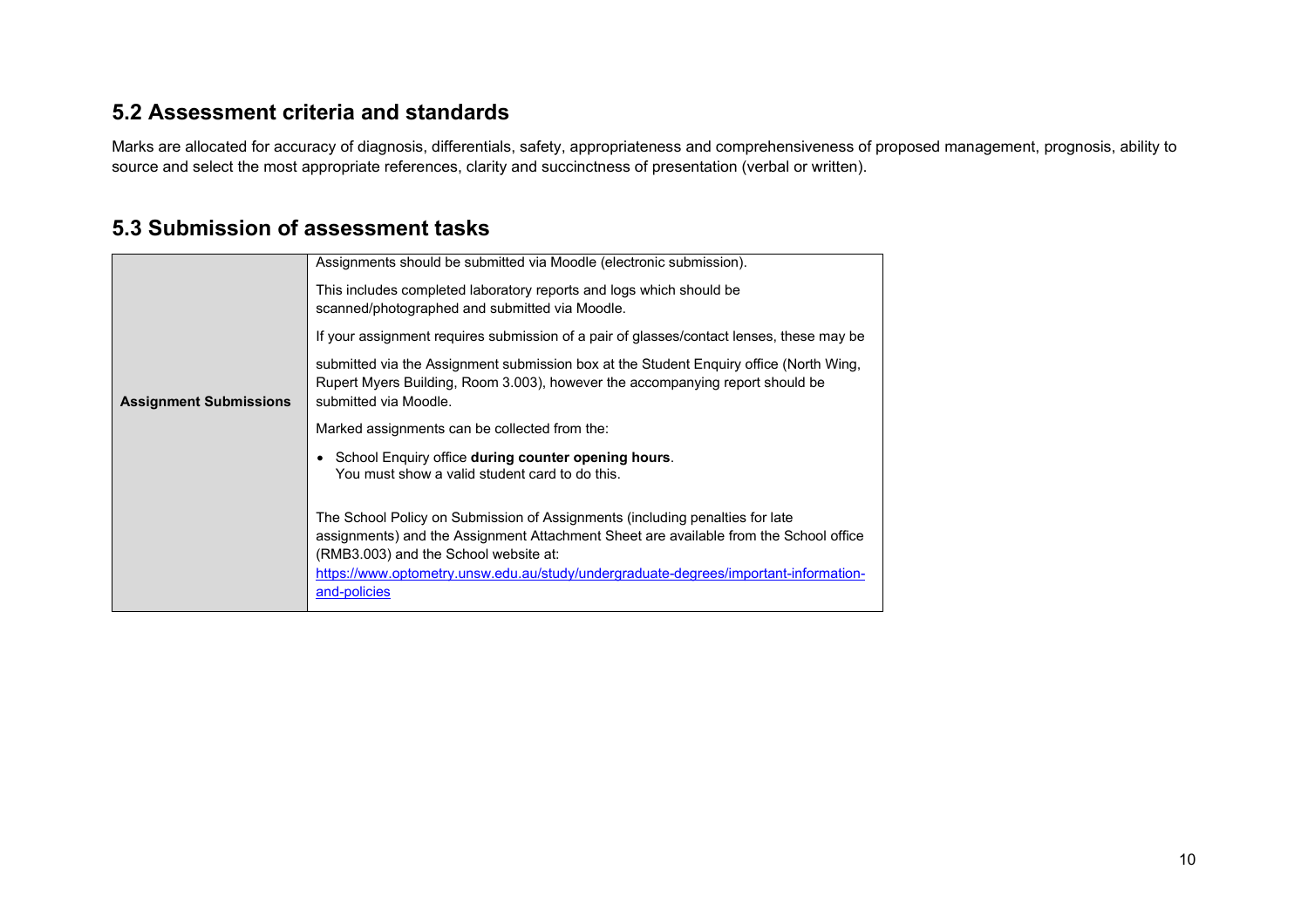| SCHOOL OF OPTOMETRY AND VISION SCIENCE, UNSW                                                                                                                                                                                                                                                                                                                                                                                                                                                                                                                                                                                                                                                                                                                                                                                                                                                                                                                                                                                                                                                                                                                                                                                                                                                                                                                                                                                                                                                                                                                                                                                                                                                                                                                                                                                                                                                                                                                                                                                                                                                                                                                                                                                                                                                                                                                                                                                                                                                                                                                                                                                                                                                                                                                                                                                                   |
|------------------------------------------------------------------------------------------------------------------------------------------------------------------------------------------------------------------------------------------------------------------------------------------------------------------------------------------------------------------------------------------------------------------------------------------------------------------------------------------------------------------------------------------------------------------------------------------------------------------------------------------------------------------------------------------------------------------------------------------------------------------------------------------------------------------------------------------------------------------------------------------------------------------------------------------------------------------------------------------------------------------------------------------------------------------------------------------------------------------------------------------------------------------------------------------------------------------------------------------------------------------------------------------------------------------------------------------------------------------------------------------------------------------------------------------------------------------------------------------------------------------------------------------------------------------------------------------------------------------------------------------------------------------------------------------------------------------------------------------------------------------------------------------------------------------------------------------------------------------------------------------------------------------------------------------------------------------------------------------------------------------------------------------------------------------------------------------------------------------------------------------------------------------------------------------------------------------------------------------------------------------------------------------------------------------------------------------------------------------------------------------------------------------------------------------------------------------------------------------------------------------------------------------------------------------------------------------------------------------------------------------------------------------------------------------------------------------------------------------------------------------------------------------------------------------------------------------------|
| SUPPLEMENTARY EXAMINATION INFORMATION, 2022                                                                                                                                                                                                                                                                                                                                                                                                                                                                                                                                                                                                                                                                                                                                                                                                                                                                                                                                                                                                                                                                                                                                                                                                                                                                                                                                                                                                                                                                                                                                                                                                                                                                                                                                                                                                                                                                                                                                                                                                                                                                                                                                                                                                                                                                                                                                                                                                                                                                                                                                                                                                                                                                                                                                                                                                    |
|                                                                                                                                                                                                                                                                                                                                                                                                                                                                                                                                                                                                                                                                                                                                                                                                                                                                                                                                                                                                                                                                                                                                                                                                                                                                                                                                                                                                                                                                                                                                                                                                                                                                                                                                                                                                                                                                                                                                                                                                                                                                                                                                                                                                                                                                                                                                                                                                                                                                                                                                                                                                                                                                                                                                                                                                                                                |
| <b>SPECIAL CONSIDERATION</b><br>On some occasions, sickness, misadventure or other circumstances beyond your control may prevent you from completing a course<br>requirement, such as attending a formal end of semester examination. In these cases you may apply for Special Consideration. UNSW<br>operates under a Fit to Sit/ Submit rule for all assessments. If a student wishes to submit an application for special consideration for<br>an exam or assessment, the application must be submitted prior to the start of the exam or before an assessment is submitted. If a<br>student sits the exam/ submits an assignment, they are declaring themselves well enough to do so. The application must be made via<br>Online Services in myUNSW. Log into myUNSW and go to My Student Profile tab > My Student Services > Online Services > Special<br>Consideration and attach student's supporting documentation (such as a medical certificate).<br><b>CHRONIC ISSUES AND PRE-EXISTING CONDITIONS</b><br>If you have chronic issues and pre-existing conditions, we recommend you apply for Educational adjustments for disability support through<br>Disability Services.<br>Register for Equitable Learning Support (formerly Disability Support Services) at https://student.unsw.edu.au/els/register<br>Absence from a final examination is a serious matter, normally resulting in a Fail (FL) grade. If you are medically unfit to attend an examination,<br>YOU MUST CONTACT THE SCHOOL DIRECTLY ON THE DAY OF THE EXAMINATION TO ADVISE OF THIS (telephone 029385 4639,<br>email: optometry@unsw.edu.au). You must also submit a Request for Special Consideration application as detailed on the UNSW website:<br>https://student.unsw.edu.au/special-consideration<br>It is the responsibility of the student to consult the web site or noticeboard to ascertain whether they have supplementary examinations.<br>This information WILL NOT be conveyed in ANY other manner. Interstate, overseas or any other absence cannot be used as an excuse.<br>This information will be available on the School web site at https://www.optometry.unsw.edu.au/ (do not confuse the School website with the<br>myUNSW website) and posted on the notice board on Level 3. This information will be available as soon as possible after the School Examination<br>Committee meeting.<br><b>SUPPLEMENTARY EXAMINATIONS FOR 2022 WILL BE HELD AS FOLLOWS:</b><br>FOR TERM 1:<br>• STAGE 1-4* COURSES: WEDNESDAY, 18 MAY 2022 - FRIDAY, 20 MAY 2022<br>THERE WILL BE NO SUPPLEMENTARY EXAMINATIONS FOR STAGE 5 STUDENTS IN TERM 12022<br><b>FOR TERM 2:</b><br>STAGE 1-4 COURSES: WEDNESDAY, 31 AUGUST 2022 - FRIDAY, 2 SEPTEMBER 2022<br>$\bullet$<br>THERE WILL BE NO SUPPLEMENTARY EXAMINATIONS FOR STAGE 5 STUDENTS IN TERM 22022 |
|                                                                                                                                                                                                                                                                                                                                                                                                                                                                                                                                                                                                                                                                                                                                                                                                                                                                                                                                                                                                                                                                                                                                                                                                                                                                                                                                                                                                                                                                                                                                                                                                                                                                                                                                                                                                                                                                                                                                                                                                                                                                                                                                                                                                                                                                                                                                                                                                                                                                                                                                                                                                                                                                                                                                                                                                                                                |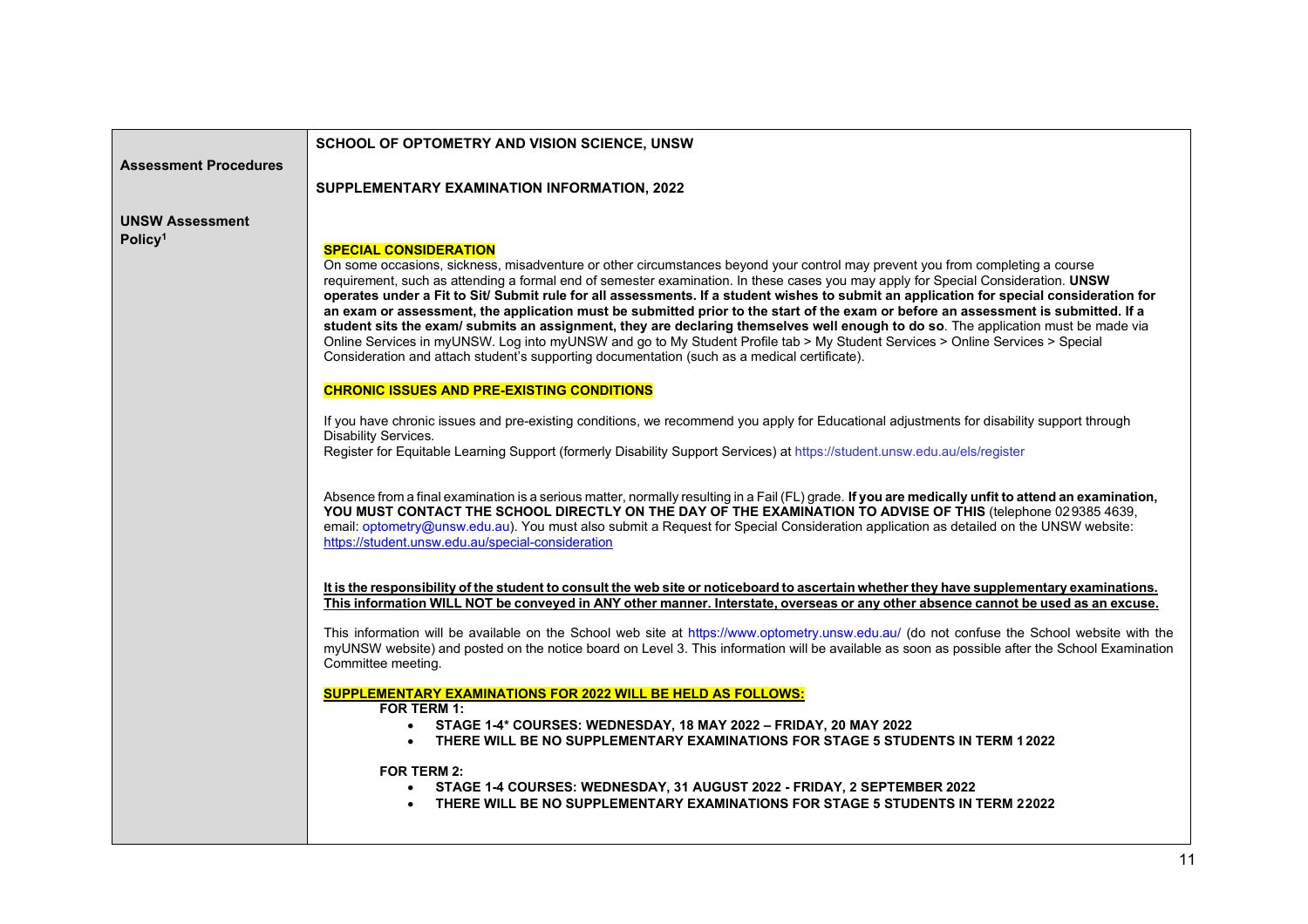|                               | FOR TERM 3:<br>STAGE 5 COURSES ONLY: DURING THE WEEK OF MONDAY, 12 DECEMBER 2022 – FRIDAY, 16 DECEMBER 2022<br>STAGE 1-4* COURSES: WEDNESDAY, 14 DECEMBER 2022 - FRIDAY, 16 DECEMBER 2022<br>Supplementary examinations will be held at the scheduled time only. If students who are granted supplementary examinations do not attend, a<br>failure will be recorded for that course. Students should not make travel arrangements, or any other commitments, before establishing<br>whether or not they have supplementary examinations. Ignorance of these procedures, interstate, overseas or any other absence will<br>not be accepted as an excuse. But usual Special Consideration still applies.<br>If additional assessment is not scheduled, this does NOT indicate whether or not a student has passed or failed the course. Results will be received<br>in the usual way. Please do not contact the School in this regard.<br>Please note the above applies to OPTM and VISN courses only. Any information on supplementary examinations for servicing courses (e.g.<br>CHEM****) is the responsibility of the School conducting the course. |
|-------------------------------|---------------------------------------------------------------------------------------------------------------------------------------------------------------------------------------------------------------------------------------------------------------------------------------------------------------------------------------------------------------------------------------------------------------------------------------------------------------------------------------------------------------------------------------------------------------------------------------------------------------------------------------------------------------------------------------------------------------------------------------------------------------------------------------------------------------------------------------------------------------------------------------------------------------------------------------------------------------------------------------------------------------------------------------------------------------------------------------------------------------------------------------------------------|
|                               | * Stage 4 includes courses in the first year of the MClinOptom program.                                                                                                                                                                                                                                                                                                                                                                                                                                                                                                                                                                                                                                                                                                                                                                                                                                                                                                                                                                                                                                                                                 |
|                               | School of Optometry and Vision Science, UNSW, 23 November 2021                                                                                                                                                                                                                                                                                                                                                                                                                                                                                                                                                                                                                                                                                                                                                                                                                                                                                                                                                                                                                                                                                          |
|                               |                                                                                                                                                                                                                                                                                                                                                                                                                                                                                                                                                                                                                                                                                                                                                                                                                                                                                                                                                                                                                                                                                                                                                         |
| <b>UNSW Assessment Policy</b> |                                                                                                                                                                                                                                                                                                                                                                                                                                                                                                                                                                                                                                                                                                                                                                                                                                                                                                                                                                                                                                                                                                                                                         |

## **5.4. Feedback on assessment**

| Task                                             | Feedback                                                |                                                                                 |                                                            |  |
|--------------------------------------------------|---------------------------------------------------------|---------------------------------------------------------------------------------|------------------------------------------------------------|--|
|                                                  | <b>WHO</b>                                              | <b>WHEN</b>                                                                     | <b>HOW</b>                                                 |  |
| Assessment 1: Practical: Short PBL Virtual Cases | Course Convenor or Tutor                                | During examination and<br>approximately 1 to 2 weeks<br>after oral presentation | Verbal, marks<br>and written group<br>feedback             |  |
| Assessment 2: Midterm Examination                | Course Convenor or Tutor                                | Approximately 1 week after                                                      | Marks (individual)<br>and presentation<br>(group) feedback |  |
| Assessment 3: Final Examination                  | <b>Course Convenor or Exams</b><br>Section notification | June                                                                            | Marks                                                      |  |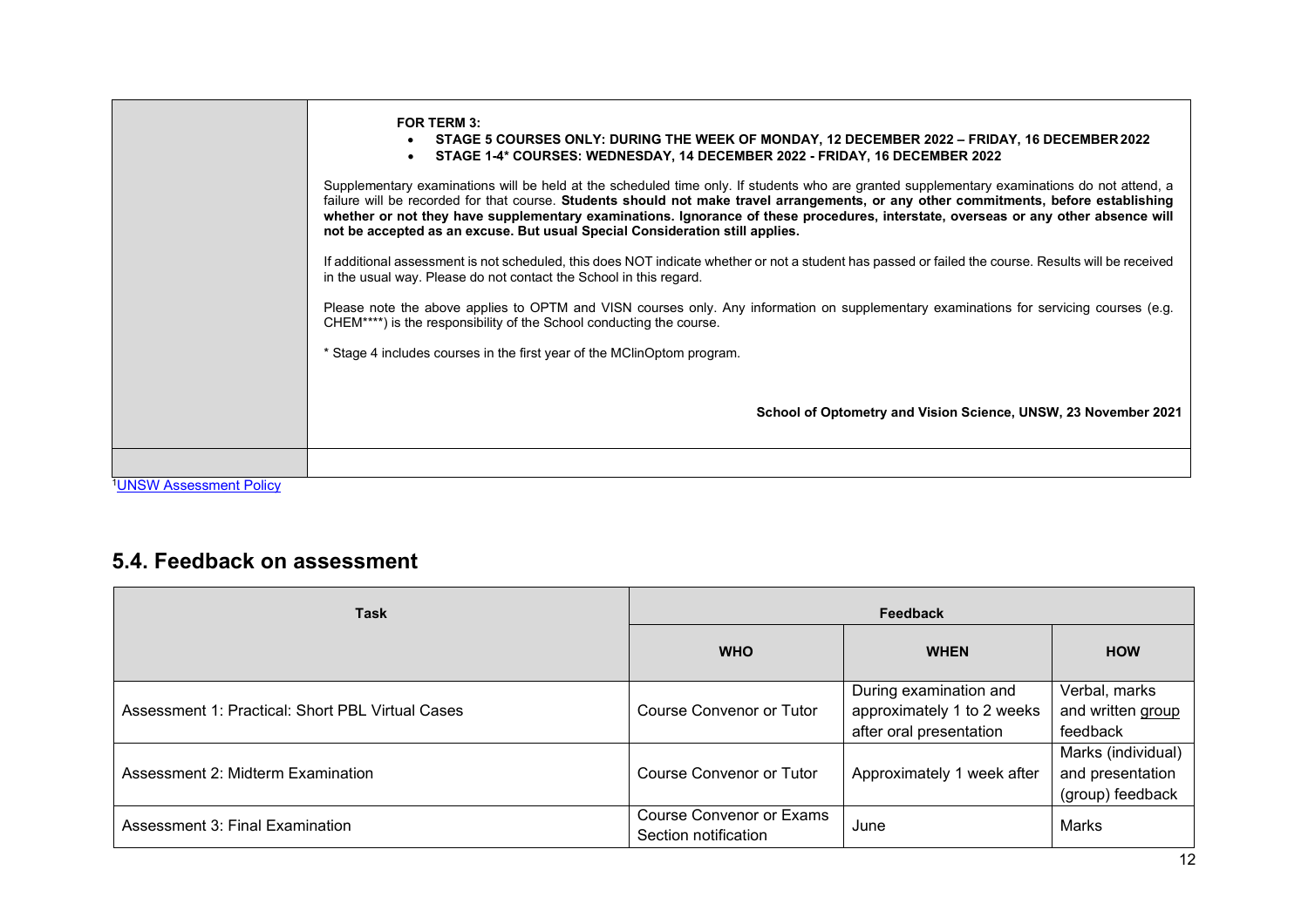

## **6. Academic integrity, referencing and plagiarism**

**Referencing** is a way of acknowledging the sources of information that you use to research your assignments. You need to provide a reference whenever you draw on someone else's words, ideas or research. Not referencing other people's work can constitute plagiarism.

Further information about referencing styles can be located at [student.unsw.edu.au/referencing](https://student.unsw.edu.au/referencing)

**Academic integrity** is fundamental to success at university. Academic integrity can be defined as a commitment to six fundamental values in academic pursuits**:** honesty, trust, fairness, respect, responsibility and courage.2 At UNSW, this means that your work must be your own, and others' ideas should be appropriately acknowledged. If you don't follow these rules, plagiarism may be detected in your work.

Further information about academic integrity and **plagiarism** can be located at:

- The *Current Students* site [student.unsw.edu.au/plagiarism](https://student.unsw.edu.au/plagiarism)*,* and
- The **ELISE** training site [subjectguides.library.unsw.edu.au/elise](http://subjectguides.library.unsw.edu.au/elise)

The *Conduct and Integrity Unit* provides further resources to assist you to understand your conduct obligations as a student: [student.unsw.edu.au/conduct.](https://student.unsw.edu.au/conduct)

2International Center for Academic Integrity, 'The Fundamental Values of Academic Integrity', T. Fishman (ed), Clemson University, 2013.

### **7. Readings and resources**

- 1. Gervasio K and Peck T. **"***The Wills Eye Manual*" Wolters Kluwer, 8th edition, 2021.
- 2. Pharmaceutical Society of Australia. *"Australian Medicines Handbook 2022"*. Adelaide, 2022. Available as an EBook through the UNSW library.
- 3. Hoffmann T, Bennett S, Del Mar C. *"Evidence-Based Practice Across the Health Professions"*, Elsevier, 3rd edition, 2017.
- 4. Bruce AS & Loughnan MS. **"***Anterior Eye Disease and Therapeutics*", Butterworth-Heinemann, 2nd edition, 2011. A copy is held at the UNSW library.
- 5. Salmon JF. **"***Kanski's Clinical Ophthalmology: A systematic approach"*, Elsevier, 9th edition, 2019.

The first textbook is prescribed. Others are recommended as useful resources if you wish to consider purchasing additional books. Compulsory and optional readings as specified by the lecturers throughout the session will be listed on Moodle through the compulsory **Reading List** and provided when not accessible on-line through the UNSW library.

## **8. Administrative matters**

#### **Required Equipment, Training and Enabling Skills**

| <b>Equipment Required</b>                                           | Bring a laptop computer or tablet to the tutorials held in Weeks 1 to 5 and the                                                                                                                                                                            |
|---------------------------------------------------------------------|------------------------------------------------------------------------------------------------------------------------------------------------------------------------------------------------------------------------------------------------------------|
|                                                                     | Practicals held in Weeks 7 to 10.                                                                                                                                                                                                                          |
| <b>Enabling Skills Training</b><br><b>Required to Complete this</b> | Skills beyond ELISE level online information literacy are expected. Go to<br>UNSW Library/Online Training/LOIS and complete the complete series<br>of tutorials.                                                                                           |
| <b>Course</b>                                                       | Evidence-based practice skills are expected. Go to www.eboptometry.com for help if<br>needed. Those with poor English skills (relating to writing, oral delivery, grammar,<br>expression) should visit the Learning Centre for help before it is too late. |

#### **Course Evaluation and Development**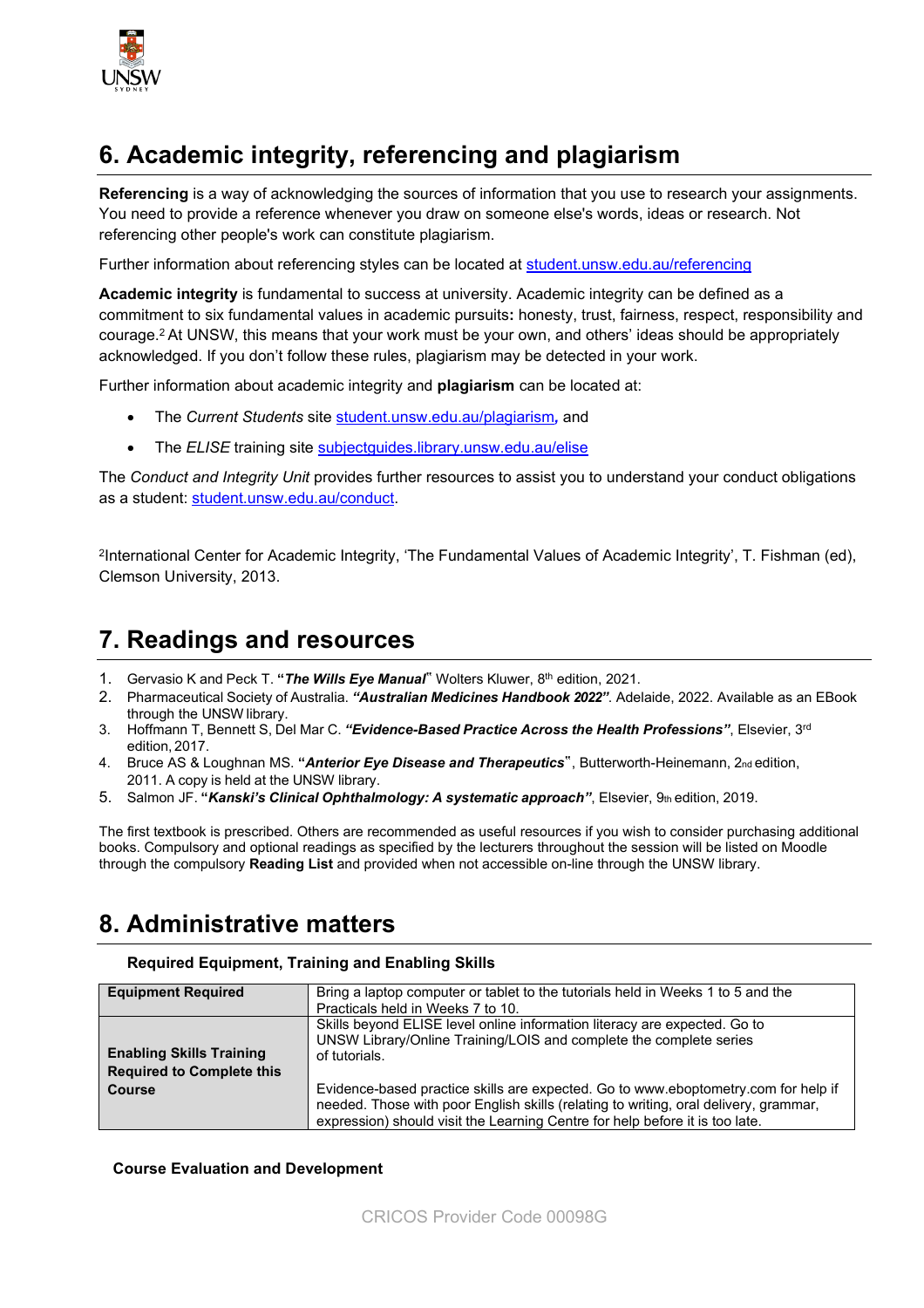Student feedback is gathered periodically by various means. Such feedback is considered carefully with a view to acting on it constructively wherever possible. This course outline conveys how feedback has helped to shape and develop this course.

| <b>Mechanisms of</b><br><b>Review</b> | Last<br><b>Review</b><br><b>Date</b> | <b>Comments or Changes Resulting from Reviews</b>                                                                                                                                                                                                                                                                                                                                                                                                                                                                                                                                                                                                                                                                                                                                                                                                                                                                                                                                                                                                                                                                                                                                                |  |
|---------------------------------------|--------------------------------------|--------------------------------------------------------------------------------------------------------------------------------------------------------------------------------------------------------------------------------------------------------------------------------------------------------------------------------------------------------------------------------------------------------------------------------------------------------------------------------------------------------------------------------------------------------------------------------------------------------------------------------------------------------------------------------------------------------------------------------------------------------------------------------------------------------------------------------------------------------------------------------------------------------------------------------------------------------------------------------------------------------------------------------------------------------------------------------------------------------------------------------------------------------------------------------------------------|--|
| <b>Major Course</b><br><b>Review</b>  | 2016/2017                            | In 2016, a significant course change occurred where the majority of the face to face<br>lectures were pre-recorded and made available on Moodle. This was supported by<br>compulsory readings, optional tutorials and compulsory small group practicals.<br>In 2017, in response to the CATEI feedback detailed below, the course content and<br>structure remains largely unchanged, however, the following modifications have<br>been made:<br>The bulk of the course material has been uploaded and made available at the start<br>$\Box$<br>of the semester and/or pre-scheduled for timed release throughout the semester.<br>Attendance at the tutorials in weeks 2 to 7 was changed from optional to<br>$\Box$<br>compulsory to foster team-based learning and maximize the level of engagement<br>between the course convener and teaching staff and the students.<br>The tutorials will be used to demonstrate / model how to solve Problem- Based Learning<br>cases in small groups in a non-assessable format so as to better prepare students for<br>the assessable Problem-Based Learning Case Discussions they will be expected to<br>complete in the second half of the semester. |  |
| myExperience <sup>2</sup>             | 2020/<br>2021                        | In 2020 and 2021, students were satisfied with the overall quality of the course, giving<br>an overall myExperience rating of 4.60 and 5.00out of 6, respectively with 90% and<br>93.1% being satisfied. Since 2017, students have provided the following positive<br>feedback:<br>"By far, one of/the best course in the UNSW optometry program"<br>"I want all course(s) to be like this"<br>"The course content is up-to-date and well-prepared lectures with lecture notes. I've<br>learnt a lot from this course"<br>"Interactive tutorials/pracs were good to learn how to manage cases in real life rather<br>than just textbooks."                                                                                                                                                                                                                                                                                                                                                                                                                                                                                                                                                       |  |

| Work Health and Safety <sup>3</sup> | Information on relevant Occupational Health and Safety policies and expectations both at<br>UNSW and if there are any school specific requirements.                                                                                                                                                                                                                                                                                                                                                                                                                                                                                                |
|-------------------------------------|----------------------------------------------------------------------------------------------------------------------------------------------------------------------------------------------------------------------------------------------------------------------------------------------------------------------------------------------------------------------------------------------------------------------------------------------------------------------------------------------------------------------------------------------------------------------------------------------------------------------------------------------------|
|                                     | Information on relevant policies and expectations is provided during General Safety<br>Induction training. A copy of the Induction booklet distributed at this training is available<br>from the School of Optometry and Vision Science office (RMB3.003) and the School<br>website at: https://www.optometry.unsw.edu.au/about/information-and-<br>policies/work-health-and-safety                                                                                                                                                                                                                                                                |
| <b>Equity and Diversity</b>         | Those students who have a disability or are dealing with personal circumstances that<br>affect their study that requires some adjustment in their teaching or learning environment<br>are encouraged to discuss their study needs with the course Convenor prior to, or at the<br>commencement of, their course, or with the Equity Officer (Disability) in the Equitable<br>Learning Services (formerly Disability Support Services). Appointments with Equitable<br>Learning Services are now being offered as video, phone and in person at the Kensington<br>Campus. Contact ELS via Email: els@unsw.edu.au or https://student.unsw.edu.au/els |